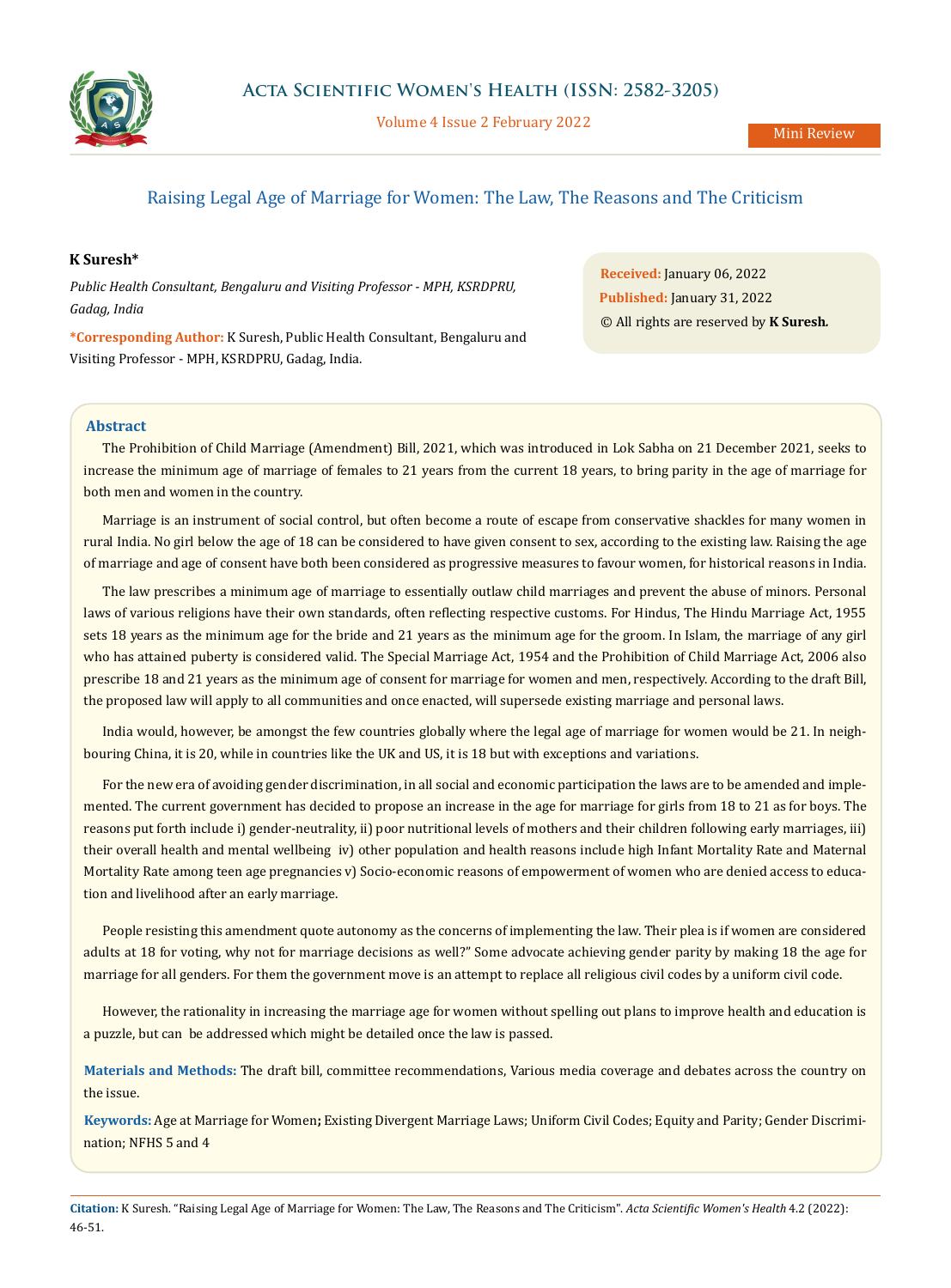### **Introduction**

The Prohibition of Child Marriage (Amendment) Bill, 2021, which was introduced in Lok Sabha on 21 December 2021, seeks to increase the minimum age of marriage of females to 21 years from the current 18 years, to bring parity in the age of marriage for both men and women in the country [1].

The law prescribes a minimum age of marriage to essentially outlaw child marriages and prevent the abuse of minors. Personal laws of various religions have their own standards, often reflecting respective customs. For Hindus, The Hindu Marriage Act, 1955 sets 18 years as the minimum age for the bride and 21 years as the minimum age for the groom. In Islam, the marriage of any girl who has attained puberty is considered valid. The Special Marriage Act, 1954 and the Prohibition of Child Marriage Act, 2006 also prescribe 18 and 21 years as the minimum age of consent for marriage for women and men, respectively [2].

For the new era of avoiding gender discrimination, in all social and economic participation the laws are to be amended and implemented  $[3]$ . The current government has decided to propose an increase in the age for marriage for girls from 18 to 21 as for boys. The reasons put forth include i) gender-neutrality, ii) poor nutritional levels of mothers and their children following early marriages, iii) their overall health and mental wellbeing iv) other population and health reasons include high Neonatal, Infant and Maternal Mortality Rates among teen age pregnancies v) Socio-economic reasons of empowerment of women who are denied access to education and livelihood after an early marriage.

#### **Current Status of age at marriage**

The recently released National Family Health Survey (NFHS v 2019-20) revealed that child marriage has come down marginally from 27% in 2015-16 to 23 per cent in 2019-20 in the country, though the government is ambitious of pushing it further down  $[4]$ . While NFHS data showed improvement in participation of women in household decisions, working for cash, having bank account, or owning and using own mobile phone when compared to NFHS 4 (2015-16), owning a house or land has gone down. Similarly, average out of pocket expenditure for delivery has reduced from 8518 to 2548 that indicates Government's effort in improving institutional deliveries. While reduction in sub-normal BMI from 15% to 10% is encouraging the fact that overweight and obesity has gone up from 33.5% to 41% is matter of concern.

#### **The process and committee's recommendations**

The committee has recommended the age of marriage be increased to 21 years, based on feedback they received from young adults from 16 universities and reached out to young adults in far-flung areas and marginalised communities reached through NGOs. Majority of the youth belonging to all religions, from rural and urban areas equally opined in favour of raising the age making it equal to both women and men at 21 years. In addition, the committee recommends sex education, Skill and business training in schools and undergraduate courses in colleges The committee has also alerted the government to ensure these facilities are implemented and women are empowered, to make the law effective. The committee has recommended to mount awareness campaign on a massive scale to encourage social acceptance of the new legislation, far more effective adoption of the law. However, some antagonists including child and women's rights activists, and family planning experts are not in favour of increasing the age of marriage for women by a legislation. They fear it would push a large portion of the population into illegal marriages. Their argument is that despite the legal age of marriage at 18 years, child marriages continue and a decrease in such marriages is because of increase in girl's education and employment opportunities and not by law alone. They feel that the law may negatively impact the remote rural population and Scheduled Caste and Scheduled Tribes, making them lawbreakers.

### **Discussions**

The Prohibition of Child Marriage (Amendment) Bill, 2021, which was introduced in Lok Sabha on December 21, seeks to increase the minimum age of marriage of females to 21 years from the current 18 years. Representatives of minority communities have raised concerns on how the change will affect personal laws in the country. According to the draft Bill, the proposed law will apply to all communities and once enacted, will supersede existing marriage and personal laws [1].

It is no secret that women lag men on almost all parameters, and many continue to be married even before they reach the age of 18. The Covid 19 pandemic has aggravated many of these problems. Raising the legal age of weddings is an indirect attempt to address other gender inequalities. It is imperative to tackle gender inequality and gender discrimination and to put in place adequate measures to secure health, welfare and empowerment of our women and girls and to ensure status and opportunity for them at par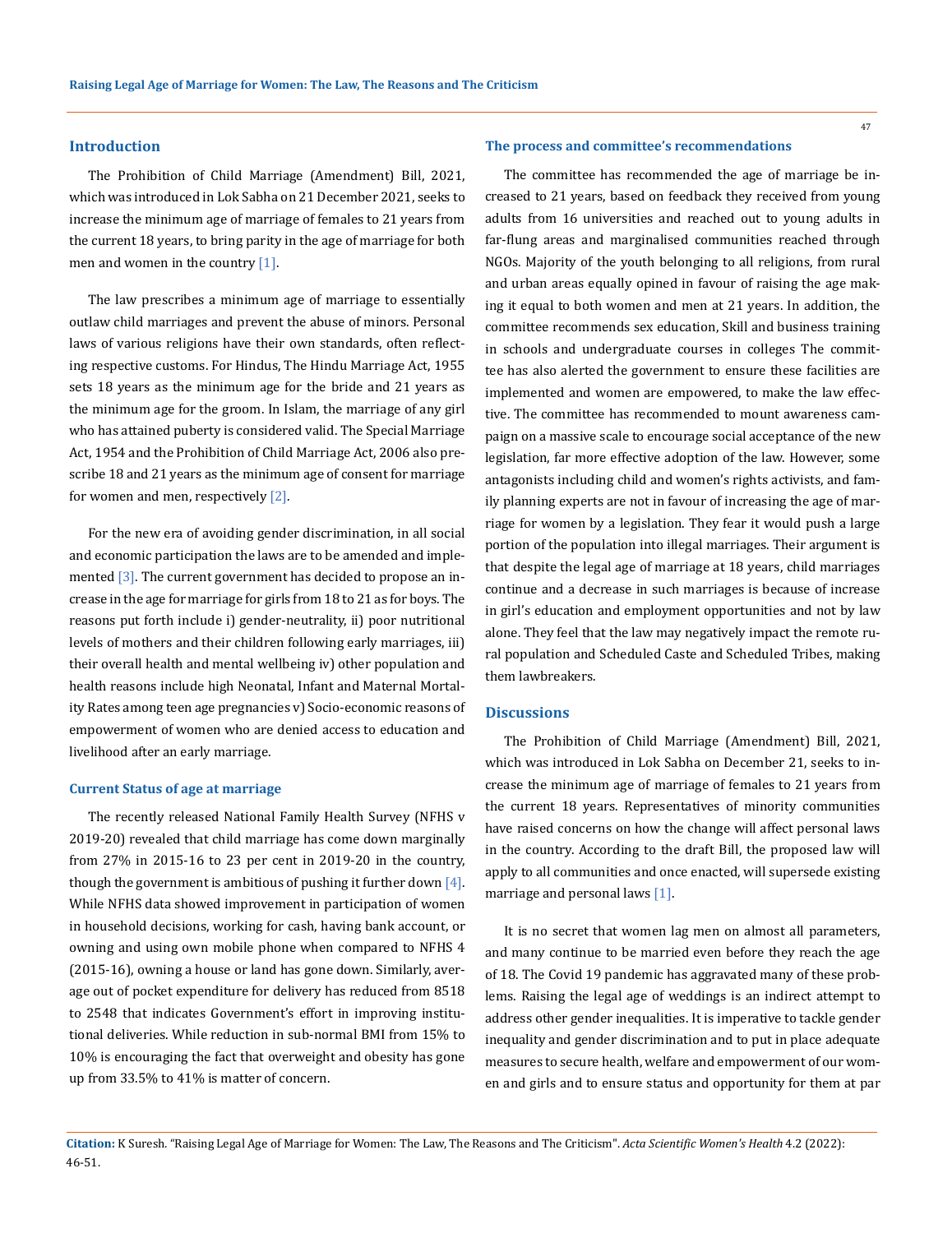48

with men", says the Bill, which now has been referred to the Parliamentary Standing Committee.

The National Family Health Survey v (2019-20) found that 23.3 % of women in the age group of 20 to 24 years were married before they turned 18 and about 6.8 % of women in the age group of 15-19 years were already mothers or pregnant at the time of the survey. Only 41% of them have had more than ten years of schooling as against 50.2 % of men. Socio-economic empowerment as measured by owning a mobile phone, was just 54% of women (urban 69.4% and rural-46.6%) as against nearly 75% of men (Urban 90% and rural 70%). The lower participation of women in the workforce and wages are also partly attributable to lack of education, marriage, and domestic responsibilities [4].

| Women's (15-49) empowerment Indices NFHS-5                        |                                                       |         |         |  |  |  |  |
|-------------------------------------------------------------------|-------------------------------------------------------|---------|---------|--|--|--|--|
| EXCERPTS FROM NFHS SURVEY- WOMEN'S EMPOWERMENT (women aged 15-49) |                                                       |         |         |  |  |  |  |
| Sl. No                                                            | Particulars                                           | 2020-21 | 2015-16 |  |  |  |  |
| 1                                                                 | Participation of married women in household decisions | 92%     | 73.8%   |  |  |  |  |
| $\overline{2}$                                                    | Women who worked in last 12 months and paid cash      | 24.9%   | 21.1%   |  |  |  |  |
| 3                                                                 | Women owning a house and/or land (alone or jointly)   | 22.7%   | 34.9%   |  |  |  |  |
| 4                                                                 | Women having bank or savings account that they use    | 72.5%   | 64.5%   |  |  |  |  |
| 5                                                                 | Women having mobile phone that they themselves use    | 73.8%   | 66.6%   |  |  |  |  |



#### **Women and children and labour market**

The economic lens and the urban scenario now confirm that the women participation in the labour market as the best way of empowering them. With a rise in the age at marriage they may be able to participate in the labour market before marriage; and to continue to work even after marriage, that will reduce the fertility rate. It also gives them greater bargaining power to deal with social evils like dowry. Increased participation of women in the labour market has a tremendous positive effect on the nutritional status of mother and children, child rearing and caring practices leading to improve general health, understanding of primary prevention activities likes balanced diet, personal hygiene, menstrual hygiene, immunization, physical activities, that would influence cardiac and mental wellbeing and economic wellbeing of the entire household [5].

"Raising the legal age of marriage can address other gender inequalities, such as girls being pulled out of school for marriage; the health risks from pregnancies, including maternal mortality and neonatal mortalities following early marriage entails. Most importantly the unpreparedness of girls in bringing up children if they are themselves are not fully developed physically and mentally.

A recent school and community-based baseline nutritional survey of 1-8<sup>th</sup> standard government schools in the districts of Yadgir and Gadag, Karnataka indicate that children over the age of 10 years, miss about 30-50 days of schooling every year during agricultural seasons like sowing, harvesting, cotton plucking etc. as they work, earn INR 100-150 for half a day, and contribute to income of the household. It was heartening to note that in class 8 the number of boys and girls was equal, but in class 10 the girls dropped to 30-40% of the total strength especially in rural schools. A discussion with department of public instruction stakeholder and parents fee that flexi timing in the rural schools during seasonal agricultural work may be beneficial for both parties. Instead of 5-6 hours of schooling daily, during seasons late evening schools for 3 hours may be more beneficial. The number of such hours lost can be compensated in non-seasonal and holidays.

Of course, the Government may have to provide financial incentives for girls to remain in school, including scholarships; increasing the range and number of jobs educated girls can get; and making it safer and easier for girls to attend college or work in small towns and cities through safe transport and hostel facilities. The effect of such facilitation is seen remote urban colleges and universities like Karnataka State Rural development and Panchayat Raj University (KSRDPRU), Gadag 582101, where girls outnumber in the Post graduate scholars in courses like MPH, MSW, M.Sc. (Food science Technology) et, as the turion fee is less than INR 20,000 per year, hostel facilities and scholarships and fee concessions encourage girls from neighbouring 6-8 districts.

**Citation:** K Suresh*.* "Raising Legal Age of Marriage for Women: The Law, The Reasons and The Criticism". *Acta Scientific Women's Health* 4.2 (2022): 46-51.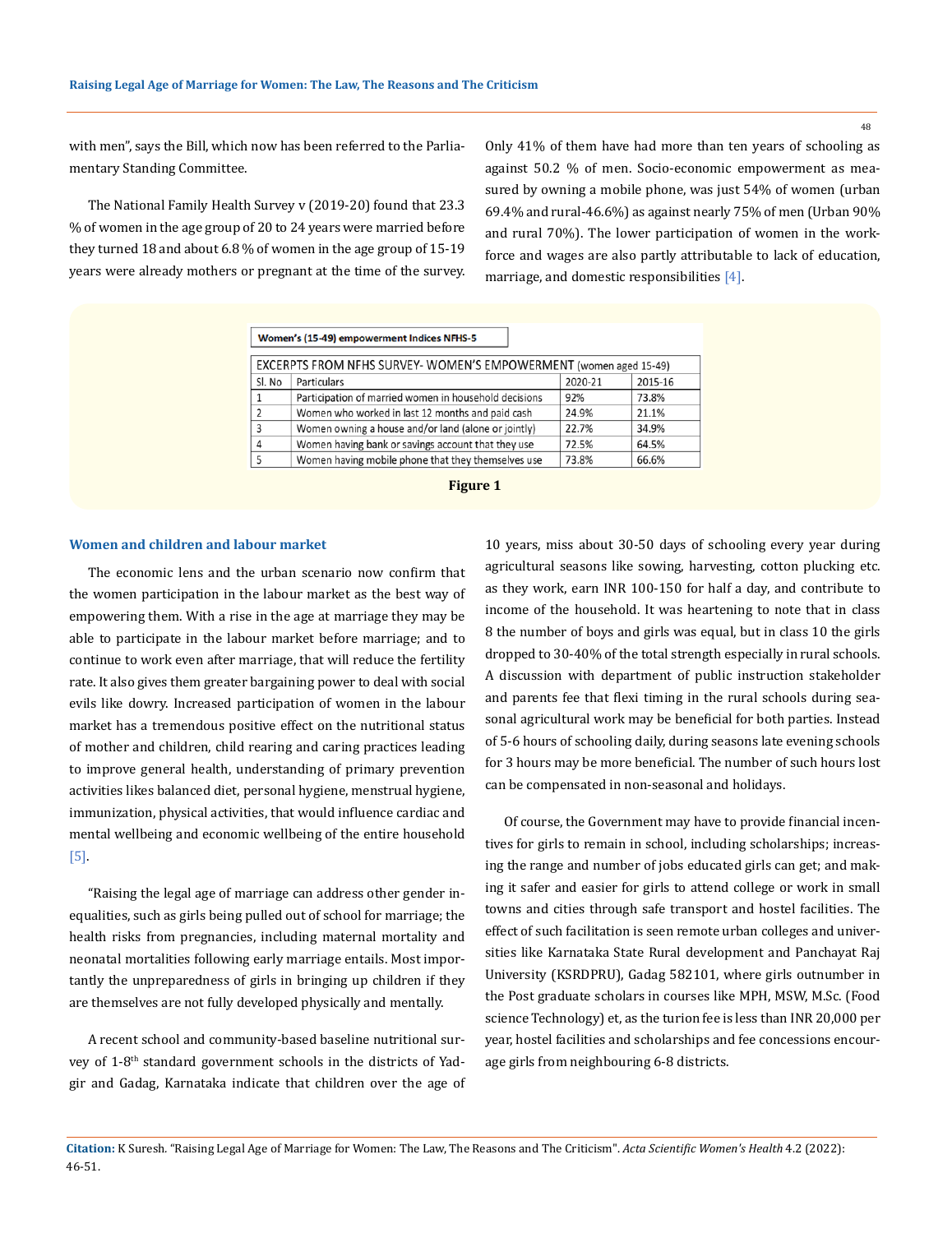49

Research also shows that parents are more likely to let girls finish school and delay marriage if they have good job prospects close to home. This will raise the girl's age of marriage without the pressure of legal measures.

The marriage bill has been sent to a parliamentary committee, but another controversial piece of legislation that was passed makes changes to the law relating to elections. It amends both The Representation of the People Acts of 1950 and 1951. Ironically, the election law amendment reinforces the voting rights of 18-yearolds. "The Bill also increases the number of qualifying dates for the revision of electoral rolls from one per year to four. At present, January 1 of each year is the qualifying date. Every year, those turning 18 on or before that day is eligible to be a voter. This has been amended to include April 1, July 1, and October 1 so that one need not wait for the end of the year to apply for inclusion.

We already have in Tamil Nadu's welfare schemes that have been incentivising, for decades, marriages wherein women are above 18. Under 5 different Marriage Assistance Schemes, the State government provides a cash assistance of Rs 25,000 launched between 1967 and 1989. Similarly, to promote education among women, TN government, increased the assistance to Rs 50,000 (for women graduates or diploma-holders) in 2011. The minimum age for availing the benefit is 18 years and for graduates and diplomaholders, it is 20. Another scheme of a woman graduating from a poor family is eligible for eight grams of gold and Rs 50,000 for her marriage. The number of applications received from graduates has increased substantially in the last few years [6].

A review of the age at marriage NFHS V (2091-20) by states indicates that women who were married before the age of 18 years range from 6.3 in Kerala to 42.5% in Bihar and 41.6% in the States of West Bengal headed by a women chief minister. While all India average indicates that 23.3% of women and 17.7% men were married before the prescribed age for them, the change of only 3.5% among women and 2.7% among men over a period of 5 years is not encouraging. The southern states show that they not only have rates lower than national average but also have been able to reduce these rates much more between the two surveys over a period of 5 years. Tamil Nadu has made the biggest reduction of about 21.5% over the five years attributable to their marriage assistance schemes [3].

|              |              |                         |      | <b>NFHS 4 (15-16)</b> |  |
|--------------|--------------|-------------------------|------|-----------------------|--|
| $\mathbf{U}$ | $\mathbf{R}$ | T                       | T    |                       |  |
| 14.7         | 27.0         | 23.3                    | 26.8 | India                 |  |
| 11.3         | 21.1         | 17.7                    | 20.3 |                       |  |
| 10.4         | 15.2         | 12.8                    | 16.3 | <b>TN</b>             |  |
| 6.0          | 3.3          | 4.5                     | 9.0  |                       |  |
| 15.7         | 27.6         | 21.9                    | 26.3 | Maharashtra           |  |
| 9.6          | 11.3         | 10.5                    | 11.4 |                       |  |
| 16.1         | 24.7         | 21.3                    | 21.4 | <b>KAR</b>            |  |
| 4.5          | 7.2          | 6.1                     | 9.1  |                       |  |
| 4.1          | 8.2          | 6.3                     | 7.6  | <b>KER</b>            |  |
| 0.0          | 2.5          | 1.4                     | 2.8  |                       |  |
| 9.6          | 17.9         | 15.8                    | 21.1 | UP                    |  |
| 17.1         | 25.4         | 23.0                    | 28.7 |                       |  |
| 27.9         | 43.4         | 40.8                    | 42.5 | Bihar                 |  |
| 18.3         | 34.3         | 30.5                    | 35.3 |                       |  |
| 13.0         | 26.6         | 23.1                    | 32.4 | MP                    |  |
| 15.8         | 35.1         | 30.1                    | 31.2 |                       |  |
| 8.8          | 8.7          | 8.7                     | 7.6  | Punjab                |  |
| 10.9         | 11.7         | 11.4                    | 11.1 |                       |  |
| 26.2         | 48.1         | 41.6                    | 41.6 | West Bengal           |  |
| 8.4          | 25.3         | 20.0                    | 17.3 |                       |  |
|              |              | <b>NFHS 5 (2019-21)</b> |      |                       |  |

**Table 1:** Women 20-24 years and Men 25-29 years married before the respective permissible age.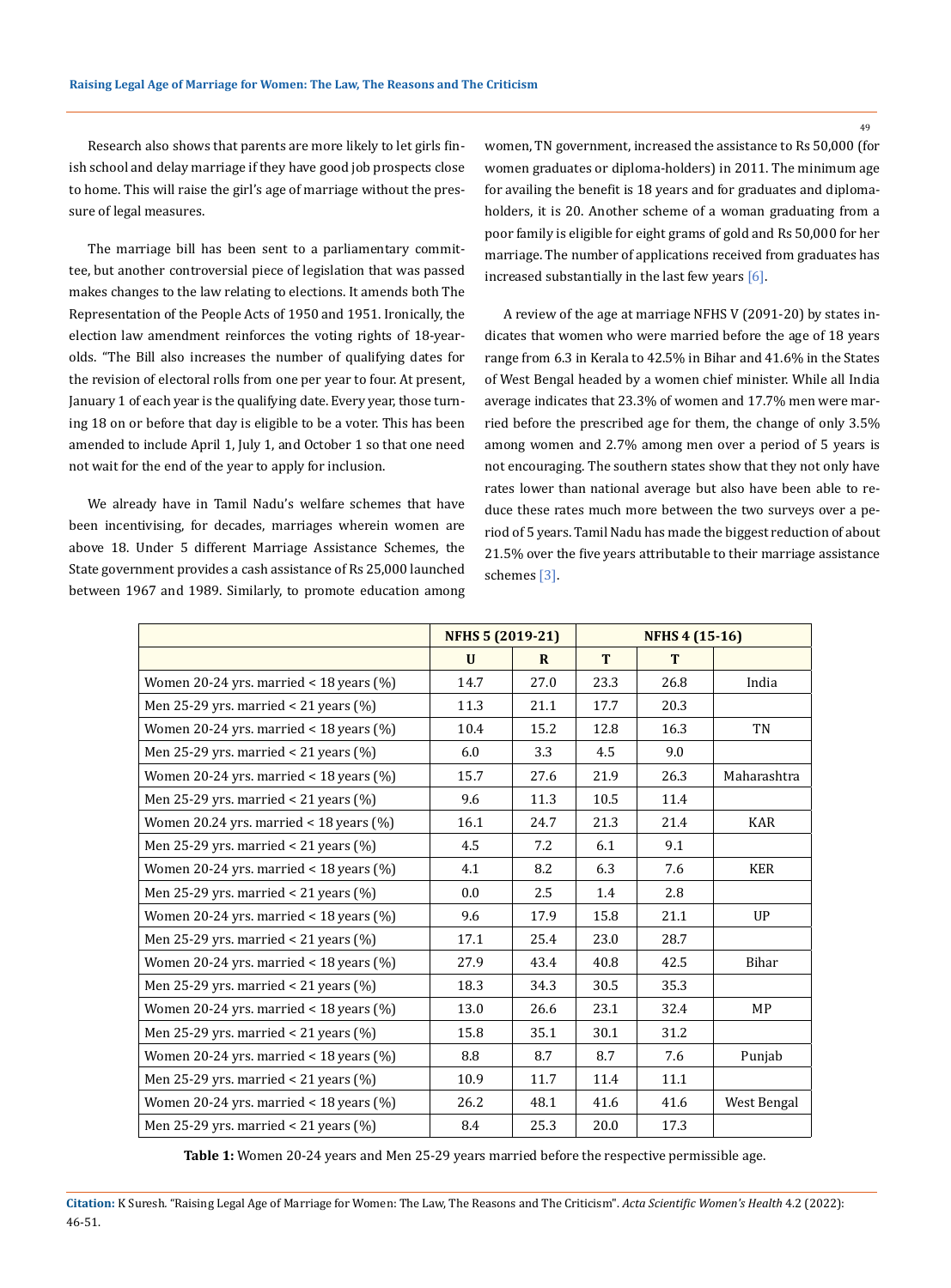Maharashtra has these figures between 22-26% in both surveys, but the decrease between NFHS 4 and NFHS 5 has been 15.6%. Karnataka has reduced by only 0.1% points over the 2 surveys. Northern states like MP, UP, and Bihar have reduced the proportion of women marrying before 18 years by a tune of 28.7%, 25%, 4%. West Bengal has remained at a high level of 41.6% over the last 5 years.

The states in each regions have an example of state performing better compared to the neighbouring states. For example, Bihar can emulate MP or UP implementation strategies. Kerala and TN strategies can be trend setters for Karnataka, Maharashtra, Wes Bengal, AP, and Telangana.

While the median age of marriage for women in India between the ages of 25 to 49 years, in 2015-16 (NFHS IV) was 19.8 in urban areas and 18.1 in rural areas. The lowest median age for women among Hindus was 18.5 followed closely by Muslims at 18.6 years, Buddhists is 19.2, Sikhs 20.9, Jains 21.2, and Christians 21.6.

A recent debate on Time of India, Bengaluru had public opinion polled in favour of raising marriage age for women to the tune of 66.7% before the debate that increased to 77.5% after the debate, clearly indicating more 3/4 majority are in favour. The reasons in favour include 1) differential age at marriage is the biggest discriminatory law 2) By 21 women would be more physically and mentally and emotionally mature to shoulder the family responsibilities 3) Both should have equal opportunities for marriage and career by the time of the marriage 4) raising marriage age will help in attaining better health, family planning and population control. 5) The act will reduce school dropouts and promote financial independence among women. 6) It will also be tool to address patriarchal mindsets.

A few arguing against the raise feel government should not dictate one should or should not marry, after defining 18-year-olds as adults, which is in line with many other countries. Some of them argue that girls will continue to get married younger and hide it and it is also possible that the new law may be misused to harass these communities, and young people. A few also argue that it is not just about personal laws, but also looking at what benefits women. The biggest requirement in India is the safety and security of women. If a girl is at home, her safety becomes the responsibility of the parents, that is why she is often married off early. When women and men are given the right to vote at 18 years, they can take any

decision independently when they reach adulthood. How can the Government stop them from getting married?

Of course, the Government must investigate and address these concerns before the Bill becomes law.

# **Conclusion**

- Marriage is an instrument of social control, but often becomes a route of escape from conservative shackles for many women in rural India and
- Personal laws of various religions reflect respective customs and have their own standards.
- The Special Marriage Act, 1954 and the Prohibition of Child Marriage Act, 2006 prescribe 18 and 21 years as the minimum age of consent for marriage for women and men, respectively.
- The Prohibition of Child Marriage (Amendment) Bill, 2021, introduced in Lok Sabha on 21 December 2021, seeks to increase the minimum age of marriage of females to 21 years from 18 years, to bring parity in the age of marriage for both men and women in the country.
- While medical fraternity and the government is in favour, some antagonists want to increase in girl's education and employment opportunities along with the law. They feel that the law may negatively impact the remote rural population and SC and ST, making them lawbreakers.
- NFHS 2019-21 data suggests sluggish reduction in the proportion of women of 20-24 getting married before 18 years, especially in Bihar, West Bengal, and Karnataka.
- The proposal to increase age from 18 to 21 for women has got favourable opinion poll of more than 2/3 of population.

## **Bibliography**

- 1. [Ambika Pandit. "Legal Age of Marriage in India: Govt works](https://timesofindia.indiatimes.com/)  [to raise legal age of marriage for women to 21". Updated: Dec](https://timesofindia.indiatimes.com/) [17, \(2021\).](https://timesofindia.indiatimes.com/)
- 2. [Bill to raise minimum age of marriage for women to 21 \(2021\).](https://www.thenewsminute.com/)
- 3. Shireen Jejeebhoy. "Should India raise the minimum age of marriage?".
- 4. [Women Related Data: NFHS 5 \(2021\).](https://www.drishtiias.com)

50